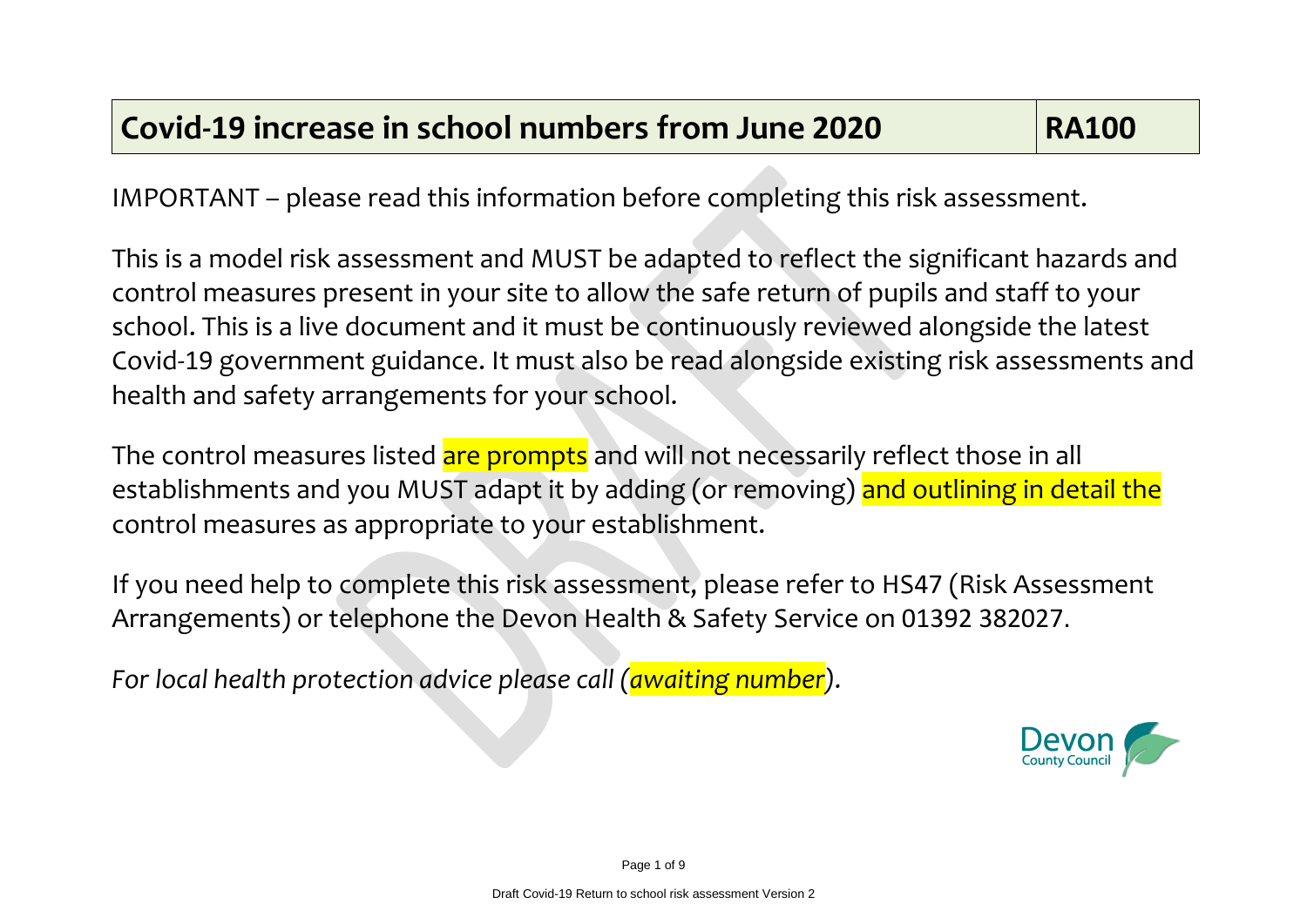| Devon                                                                                                                                                                                                                                                                                                                                                                                                                                                                                                                                                                                                                                                                                                                                            | Establishment/Department: Lew Trenchard C of<br><b>E Primary School</b> | <b>Establishment Risk</b><br><b>Assessment</b>                                                                                                                                                                                            | <b>RA100</b> |  |
|--------------------------------------------------------------------------------------------------------------------------------------------------------------------------------------------------------------------------------------------------------------------------------------------------------------------------------------------------------------------------------------------------------------------------------------------------------------------------------------------------------------------------------------------------------------------------------------------------------------------------------------------------------------------------------------------------------------------------------------------------|-------------------------------------------------------------------------|-------------------------------------------------------------------------------------------------------------------------------------------------------------------------------------------------------------------------------------------|--------------|--|
|                                                                                                                                                                                                                                                                                                                                                                                                                                                                                                                                                                                                                                                                                                                                                  | Address: Crossroads, Lewdown, Okehampton Devon. EX204DP                 |                                                                                                                                                                                                                                           |              |  |
| Person(s)/Group at Risk<br><b>Staff, Pupils, Visitors and Contractors</b>                                                                                                                                                                                                                                                                                                                                                                                                                                                                                                                                                                                                                                                                        |                                                                         | Date assessment completed:<br>22 <sup>nd</sup> May 2020<br>This document is to remain under<br>constant review due to the fast-<br>changing nature of DfE /<br>Government guidance in<br>response to the challenges posed<br>by Covid-19. |              |  |
| Return to school risk assessment - based on the principles and guidance<br>contained within DfE Guidance: Coronavirus (COVID-19): implementing<br>protective measures in education and childcare settings (12 May 2020)<br>This risk assessment is generic, and each school is responsible for reviewing and<br>amending to ensure it is applicable to their setting. This risk assessment should<br>be read alongside DCC guidance document C-19, checklist C-19 and the latest<br>government guidance: https://www.gov.uk/government/collections/coronavirus-<br>covid-19-guidance-for-schools-and-other-educational-settings<br>General guidance on completing risk assessments is available at arrangements<br>note HS47.<br><b>Updates:</b> |                                                                         | Assessor(s):<br>Liz Davy<br><b>Ginnette Sutherland</b><br><b>Alison Harris</b>                                                                                                                                                            |              |  |
|                                                                                                                                                                                                                                                                                                                                                                                                                                                                                                                                                                                                                                                                                                                                                  |                                                                         |                                                                                                                                                                                                                                           |              |  |
|                                                                                                                                                                                                                                                                                                                                                                                                                                                                                                                                                                                                                                                                                                                                                  |                                                                         |                                                                                                                                                                                                                                           |              |  |
|                                                                                                                                                                                                                                                                                                                                                                                                                                                                                                                                                                                                                                                                                                                                                  |                                                                         |                                                                                                                                                                                                                                           |              |  |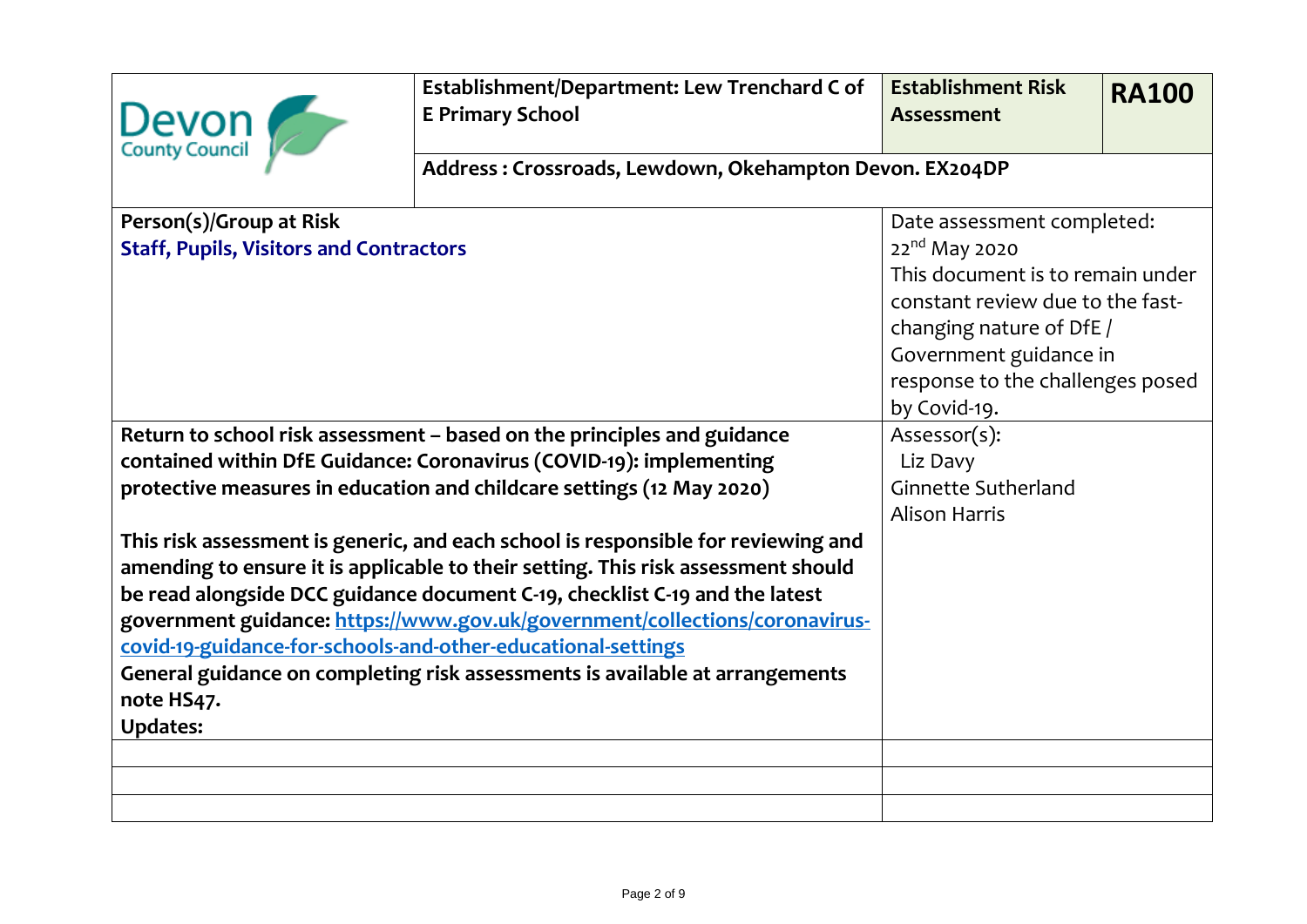|                                                                                                                               | <b>Control measures in place</b>                                                                                                                                                                                                                                                                                                                                               |
|-------------------------------------------------------------------------------------------------------------------------------|--------------------------------------------------------------------------------------------------------------------------------------------------------------------------------------------------------------------------------------------------------------------------------------------------------------------------------------------------------------------------------|
| <b>Significant Hazard Section</b>                                                                                             |                                                                                                                                                                                                                                                                                                                                                                                |
|                                                                                                                               | Additional measures or actions not included in this column below should be put in the assessor's                                                                                                                                                                                                                                                                               |
|                                                                                                                               | recommendations at the end of this document                                                                                                                                                                                                                                                                                                                                    |
| Movement of persons around the school                                                                                         |                                                                                                                                                                                                                                                                                                                                                                                |
|                                                                                                                               |                                                                                                                                                                                                                                                                                                                                                                                |
| Entrance and access to school site causing<br>large groups of people inside school<br>grounds compromising social distancing. | Stagger drop-off and collection times avoiding any changes to pupils that arrive at school on school transport<br>where possible. Provide information to parents. Use alternative drop off locations where possible                                                                                                                                                            |
| Parents gathering at school gate not social<br>distancing                                                                     | Plan parents' drop-off and pick-up protocols that minimise adult to adult contact. Make clear to parents that<br>they cannot gather at entrance gates or doors or enter the site (unless they have a pre-arranged appointment,<br>which should be conducted safely.                                                                                                            |
| Overcrowding in classrooms and corridors.                                                                                     | Keep to small groups - classes split in half, with no more than 15 pupils per small group and one teacher (and,<br>if needed, a teaching assistant).<br>Desks to be spaced as far apart as possible.                                                                                                                                                                           |
|                                                                                                                               | Set out classrooms where possible to ensure access to outside space and their age appropriate equipment and<br>resources, whilst preventing mixing with other class groups - to be kept in personal lidded plastic tubs.<br>Reduce movement around the school using timetabling and appropriate selection of classroom or other<br>learning environments. Class assembly only. |
| Increased numbers during breaks<br>compromising social distancing.                                                            | Staggered break times and ensure appropriate supervision is in place. Use different playground locations<br>which will be clearly labelled and taped off. Each bubble to have their own equipment which can be cleaned<br>easily.                                                                                                                                              |
| Increased numbers during lunchtime<br>compromising social distancing.                                                         | Staggered lunchtimes & in set groups with handwashing - tables kept apart. Packed lunches only. Ensuring<br>everyone keeps further apart than normal. Cleaning of tables after use.                                                                                                                                                                                            |
| Spread of virus due to increased numbers<br>of people within the building.                                                    | Inform parents that if their child needs to be accompanied to school only one parent should attend. No parent to<br>enter the school building - posters are up too.                                                                                                                                                                                                            |
| Inadequate social distancing measures<br>leading to spread of the virus                                                       | Always keep cohorts together where possible - in same small groups of maximum 15 pupils and not mixed on<br>subsequent days. Each cohort should retain the same teacher / TA. No mixing of groups e.g. for sports.                                                                                                                                                             |
| Premises related matters                                                                                                      |                                                                                                                                                                                                                                                                                                                                                                                |
| Changes to building use being safe for<br>pupils & staff-e.g. storage, one-way<br>systems, floor tape                         | Review Whole school risk assessment (RA22 or equivalent), to ensure control measures remain suitable and in<br>place. Update risk assessments to include any changes that have been necessary (e.g. handwashing, one-way<br>systems, allocation of specific classrooms)                                                                                                        |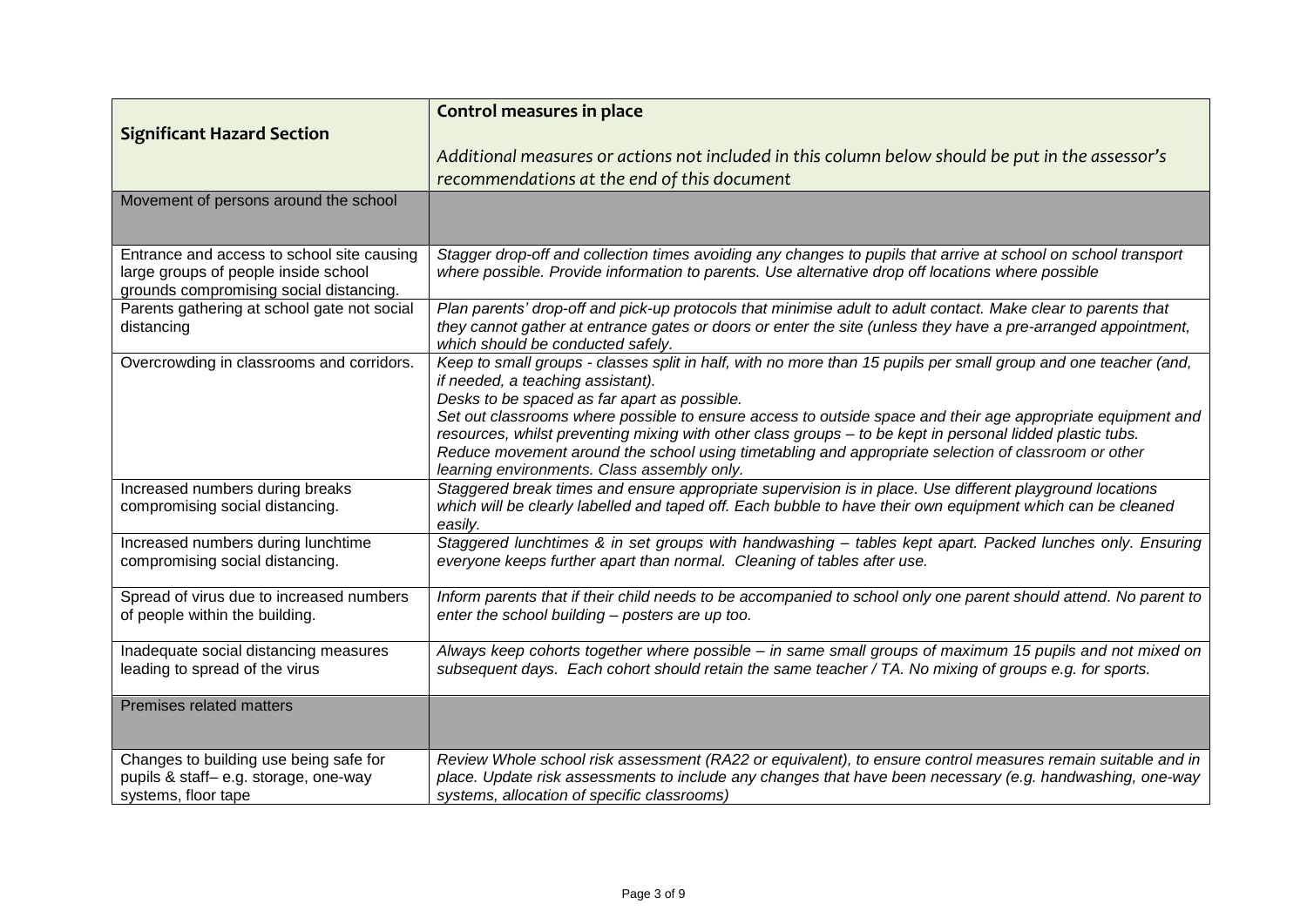|                                                                                             | Consider how the layout will enable access to outdoor space and the equipment necessary for teaching the<br>year groups. Consider how changes will impact on arrangements such as safe fire evacuation routes (see<br>below).                                                                                                                                                                                                                                                                                                                                                                                                                                                                                                      |
|---------------------------------------------------------------------------------------------|------------------------------------------------------------------------------------------------------------------------------------------------------------------------------------------------------------------------------------------------------------------------------------------------------------------------------------------------------------------------------------------------------------------------------------------------------------------------------------------------------------------------------------------------------------------------------------------------------------------------------------------------------------------------------------------------------------------------------------|
| First Aid procedures - Reduced numbers<br>of first aiders and Paediatric first aider        | Review First Aid risk assessment (RA22 or equivalent). Rota systems in place to ensure adequate numbers of<br>first aid and PFA trained staff. Communication of first aid arrangements during daily briefings.                                                                                                                                                                                                                                                                                                                                                                                                                                                                                                                     |
| <b>Fire Procedures</b>                                                                      | Review the fire risk assessment taking into consideration any changes made to the layout, and the impact this<br>may have on fire evacuation and escape routes.<br>Ensure that testing and monitoring regimes are in place for fire detection and alarm systems, fire extinguishers<br>and that any interim arrangements (such as doors propped open where necessary to reduce hand contact), are<br>managed so that they do not compromise fire protection (and security) measures. Review where required fire<br>evacuation routes and assembly points to ensure that social distancing guidelines are being met.                                                                                                                |
| Water hygiene - management of legionella                                                    | Review the water hygiene management plan. Ensure that agreed regimes for flushing and monitoring of<br>temperatures have been maintained throughout any period of closure / partial opening. Where regimes have<br>not been maintained ensure that cleaning and disinfection has taken place prior to reoccupation as per<br>government guidance https://www.gov.uk/government/publications/managing-school-premises-during-the-<br>coronavirus-outbreak/managing-school-premises-which-are-partially-open-during-the-coronavirus-outbreak<br>(and NPS guidance: Water Hygiene Management during Covid-19 Lockdown) ) All procedures have remained<br>in place throughout the lockdown period - Esure visits, regular cleaningetc. |
| Using and monitoring new practices to<br>reduce risk of Covid-19 transmission               | Training of all staff via briefing prior to start - to include contents of this RA, alternative layouts and any<br>changes to fire evacuation routes, use of PPE, location of designated room for suspected cases.<br>Daily morning and end of the day briefings. Headteachers and school leaders must monitor arrangements<br>throughout the day and make remedial actions where needed. Ensure there are opportunities for all employees<br>to raise concerns / make suggestions. WhatsApp group and email for daily communication/briefing.                                                                                                                                                                                     |
| Management of premises related risks e.g.<br>asbestos, delayed statutory testing<br>(LOLER) | Communication arrangements to ensure that requirements and controls are understood by responsible persons<br>(e.g. signing in processes for contractors). If equipment is not within statutory test periods (e.g. lifts and hoists)<br>then it should be taken out of use until the inspection and test can be completed.                                                                                                                                                                                                                                                                                                                                                                                                          |
| Staff rooms and offices to comply with<br>social distancing and safe working practice       | Numbers of people reduced at one time on a rota to allow social distancing - chairs removed/placed apart.<br>Avoiding unnecessary gatherings. Where possible reduce the use of communal / shared facilities such as tea<br>and coffee facilities and encourage staff to bring their own food and utensils - these facilities have been<br>provided separately for the two main areas of the school. Cleaning materials readily available for cleaning<br>between each use. Posters to remind all staff of expected procedures. Enhanced cleaning regimes as per<br>below.                                                                                                                                                          |
| Ventilation to reduce spread                                                                | Open windows and prop doors open, where safe to do so (bearing in mind fire safety, security and<br>safeguarding). All rooms being used have windows that can and will be opened. Ventilation to chemical stores<br>should remain operational                                                                                                                                                                                                                                                                                                                                                                                                                                                                                      |
| Management of waste                                                                         | Ensure bins for tissues are emptied throughout the day. Lidded bins purchased for each bubble.<br>Follow guidance on disposal of waste (such as used fluid resistant masks)<br>https://www.gov.uk/government/publications/safe-working-in-education-childcare-and-childrens-social-<br>care/safe-working-in-education-childcare-and-childrens-social-care-settings-including-the-use-of-personal-<br>protective-equipment-ppe#how-should-ppe-and-face-coverings-be-disposed-of                                                                                                                                                                                                                                                     |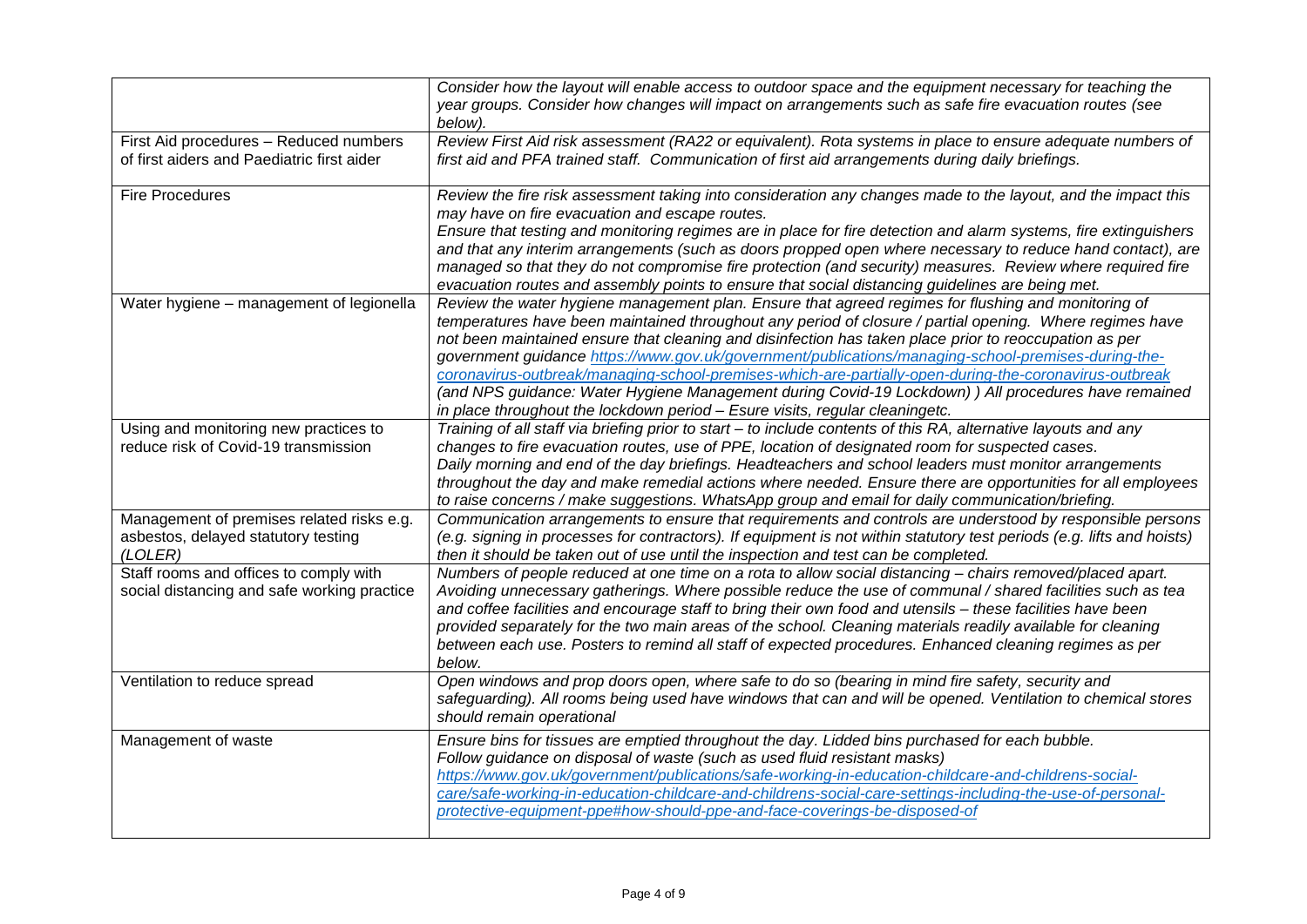| Lessons or activities to take place outdoors<br>in line with social distancing         | Decide which lessons or classroom activities can take place outdoors and refresh risk assessment for outdoor<br>space. Outdoor spaces allocated for each bubble. Floor markings as necessary.                                                                                                                                                                                                                                                                                                                                                                                                                               |
|----------------------------------------------------------------------------------------|-----------------------------------------------------------------------------------------------------------------------------------------------------------------------------------------------------------------------------------------------------------------------------------------------------------------------------------------------------------------------------------------------------------------------------------------------------------------------------------------------------------------------------------------------------------------------------------------------------------------------------|
| Cleaning and reducing contamination                                                    |                                                                                                                                                                                                                                                                                                                                                                                                                                                                                                                                                                                                                             |
| Contaminated surfaces spreading virus.                                                 | Remove unnecessary items from classrooms and other learning environments where there is space to store it<br>elsewhere. Regular cleaning. Remove items such as play dough, sand and soft furnishings and toys from early<br>years setting to reduce contact surfaces. Follow government cleaning guidance if a someone becomes ill with<br>suspected COVID-19 at the setting https://www.gov.uk/government/publications/safe-working-in-education-<br>childcare-and-childrens-social-care/safe-working-in-education-childcare-and-childrens-social-care-settings-<br>including-the-use-of-personal-protective-equipment-ppe |
| Using play equipment - multiple use                                                    | Appropriately cleaned between groups of children and only one group / class of 15 maximum at a time.                                                                                                                                                                                                                                                                                                                                                                                                                                                                                                                        |
| Shared resources and equipment<br>increasing spread                                    | Prevent the sharing of stationery and other equipment where possible Personal plastic tubs for each pupil with<br>their own resources in. Suitable procedures in place for managing access to items of 'heavy use' such a<br>photocopiers to reduce social distancing. Enhanced cleaning regimes.                                                                                                                                                                                                                                                                                                                           |
| Cleaning staff and hygiene contractors<br>capacity - providing additional requirements | Discuss with cleaning contractors or staff the additional cleaning requirements and agree additional hours to<br>allow for this. Ensure cleaning products being used are suitable and that adequate supplies of cleaning<br>materials are available. See https://www.gov.uk/government/publications/safe-working-in-education-childcare-<br>and-childrens-social-care/safe-working-in-education-childcare-and-childrens-social-care-settings-including-the-<br>use-of-personal-protective-equipment-ppe and https://www.gov.uk/government/publications/covid-19-<br>decontamination-in-non-healthcare-settings.             |
| Sufficient handwashing facilities for staff<br>and pupils                              | Where a sink is not nearby, provide supervised access to hand sanitiser in classrooms and other learning<br>environments. Sinks available in all rooms except Oke Tor. Plan in regular access to facilities throughout the<br>day. Provide additional sinks where possible                                                                                                                                                                                                                                                                                                                                                  |
| Additional time for staff and pupils to carry<br>out handwashing                       | Frequent hand cleaning as part of normal routine. Stagger regular access to handwashing facilities through the<br>day                                                                                                                                                                                                                                                                                                                                                                                                                                                                                                       |
| Handwashing practice with children                                                     | Review the guidance on hand cleaning and introduce handwashing songs for younger children. Ensure that<br>help is available for children and young people who have trouble cleaning their hands independently. See<br>guidance and resources available at: https://e-<br>bug.eu/eng_home.aspx?cc=eng&ss=1&t=Information%20about%20the%20Coronavirus                                                                                                                                                                                                                                                                         |
| Sufficient supplies of soap and cleaning<br>products                                   | Discuss with suppliers and contractors to ensure sufficient supplies and deliveries. Use regular detergents and<br>bleach. Review COSHH assessments (RA05) and implement additional controls required where there has<br>been any change in products.                                                                                                                                                                                                                                                                                                                                                                       |
| Toilets being overcrowded                                                              | Limit the number of children or young people who use the toilet facilities at one time. Visiting the toilet one after<br>the other if necessary. Where possible different toilets should be used by each different group. Different toilets<br>assigned to each bubble. Toilet monitoring procedures in place.                                                                                                                                                                                                                                                                                                              |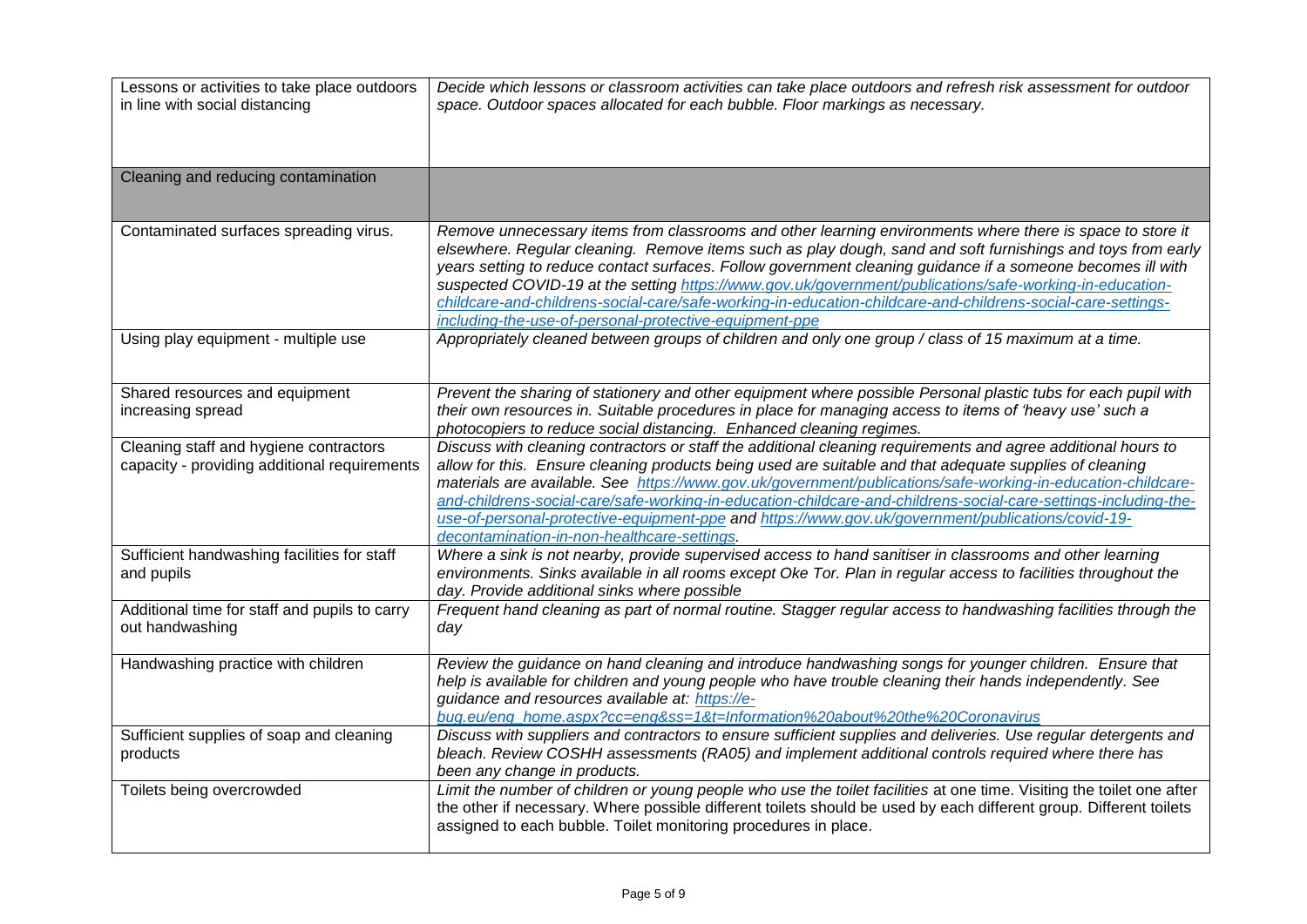| <b>Staff related issues</b>                                                                                                                           |                                                                                                                                                                                                                                                                                                                                                                                                                                                                                                                                                                                                                                                                                                                                                                                                                                                                                                                                                                        |
|-------------------------------------------------------------------------------------------------------------------------------------------------------|------------------------------------------------------------------------------------------------------------------------------------------------------------------------------------------------------------------------------------------------------------------------------------------------------------------------------------------------------------------------------------------------------------------------------------------------------------------------------------------------------------------------------------------------------------------------------------------------------------------------------------------------------------------------------------------------------------------------------------------------------------------------------------------------------------------------------------------------------------------------------------------------------------------------------------------------------------------------|
|                                                                                                                                                       |                                                                                                                                                                                                                                                                                                                                                                                                                                                                                                                                                                                                                                                                                                                                                                                                                                                                                                                                                                        |
| Inadequate training for Heads on<br>completion of RA for covid-19 return<br>leading to anxiety and lack of the<br>reassurance needed for staff        | Guidance, risk assessment and checklist provided to schools, Schools DfE Helpline and resources, access to<br>support via LA                                                                                                                                                                                                                                                                                                                                                                                                                                                                                                                                                                                                                                                                                                                                                                                                                                           |
| Insufficient staff capacity to deal with<br>increased numbers of pupils - Shortage of<br>teachers to maintain staff to pupil ratios                   | If there are any shortages of teachers, then teaching assistants can be allocated to lead a group, working<br>under the direction of a teacher. Carefully planning the year groups for whom provision is offered (using the Dfe<br>priority list) based on staff availability. At present, there is a teacher in each bubble supported by a TA. Follow<br>government guidance on creating and staffing your temporary teaching groups:<br>https://www.gov.uk/government/publications/preparing-for-the-wider-opening-of-schools-from-1-june/planning-<br>guide-for-primary-schools#creating-and-staffing-your-temporary-teaching-groups                                                                                                                                                                                                                                                                                                                                |
| Anxiety levels of staff and community<br>causing breakdown in staffing ratios,<br>compromising group sizes.                                           | Talk to staff about (or where not possible put in writing) the plans (for example, safety measures, timetable<br>changes and staggered arrival and departure times), including discussing whether training would be helpful.<br>Family support advisor available to offer support and open surgery.                                                                                                                                                                                                                                                                                                                                                                                                                                                                                                                                                                                                                                                                    |
| Staff understanding of new changes - safe<br>practice at work & in classroom. Teaching<br>in a safe environment                                       | Talk to staff about the plans (for example, safety measures, timetable changes and staggered arrival and<br>departure times), including discussing whether training would be helpful. Weekly Zoom meetings to explain and<br>share. Emails as necessary and WhatsApp group. One to one phone calls made as needed.                                                                                                                                                                                                                                                                                                                                                                                                                                                                                                                                                                                                                                                     |
| Accessing testing arrangements are clear<br>for all staff                                                                                             | Access to testing is already available to all essential workers https://www.gov.uk/apply-coronavirus-test                                                                                                                                                                                                                                                                                                                                                                                                                                                                                                                                                                                                                                                                                                                                                                                                                                                              |
| Conditions for use of fluid resistant face<br>mask and other equipment when dealing<br>with a symptomatic child are clear and<br>understood by staff. | If a child, young person or other learner becomes unwell with symptoms of coronavirus while in their setting<br>and needs direct personal care until they can return home a face mask should be worn by the supervising adult<br>if a distance of 2 metres cannot be maintained.<br>If contact with the child or young person is necessary, then gloves, an apron and a face mask should be worn<br>by the supervising adult. If a risk assessment determines that there is a risk of splashing to the eyes, for<br>example from coughing, spitting, or vomiting, then eye protection should also be worn Ensuring that fluid<br>resistant face masks are available for all schools and that a supply is maintained.<br>https://www.gov.uk/government/publications/safe-working-in-education-childcare-and-childrens-social-<br>care/safe-working-in-education-childcare-and-childrens-social-care-settings-including-the-use-of-personal-<br>protective-equipment-ppe |
| High risk staff with vulnerable / shielding<br>family member, underlying health<br>conditions or other risk factors                                   | A risk assessment should be undertaken for vulnerable groups, for DCC using the 'DCC Covid -19 vulnerable<br>groups risk assessment' document https://devoncc.sharepoint.com/:w:/s/HRCOVID-<br>19/ETkvMzlbd65JnQJBILQMBt8Bzirgf3q89ikk3fMTyiFA3A?e=M2B5rJ along with DCC 'Managers Guide to<br>Supporting BAME colleagues' https://devoncc.sharepoint.com/:w:/s/HRCOVID-<br>19/EVuSQ3BmlJxNja2RpcSLj6oBITFU8E2gwSIjDTBDnsKmgA?e=DqChh6<br>Guidance on shielding and protecting extremely vulnerable persons<br>https://www.gov.uk/government/publications/guidance-on-shielding-and-protecting-extremely-vulnerable-<br>persons-from-covid-19 and clinically vulnerable people https://www.gov.uk/government/publications/staying-<br>alert-and-safe-social-distancing/staying-alert-and-safe-social-distancing#clinically-vulnerable-people should<br>also be followed when considering staffing arrangements. NO VULNERABLE STAFF WILL BE WORKING IN<br>SCHOOL.      |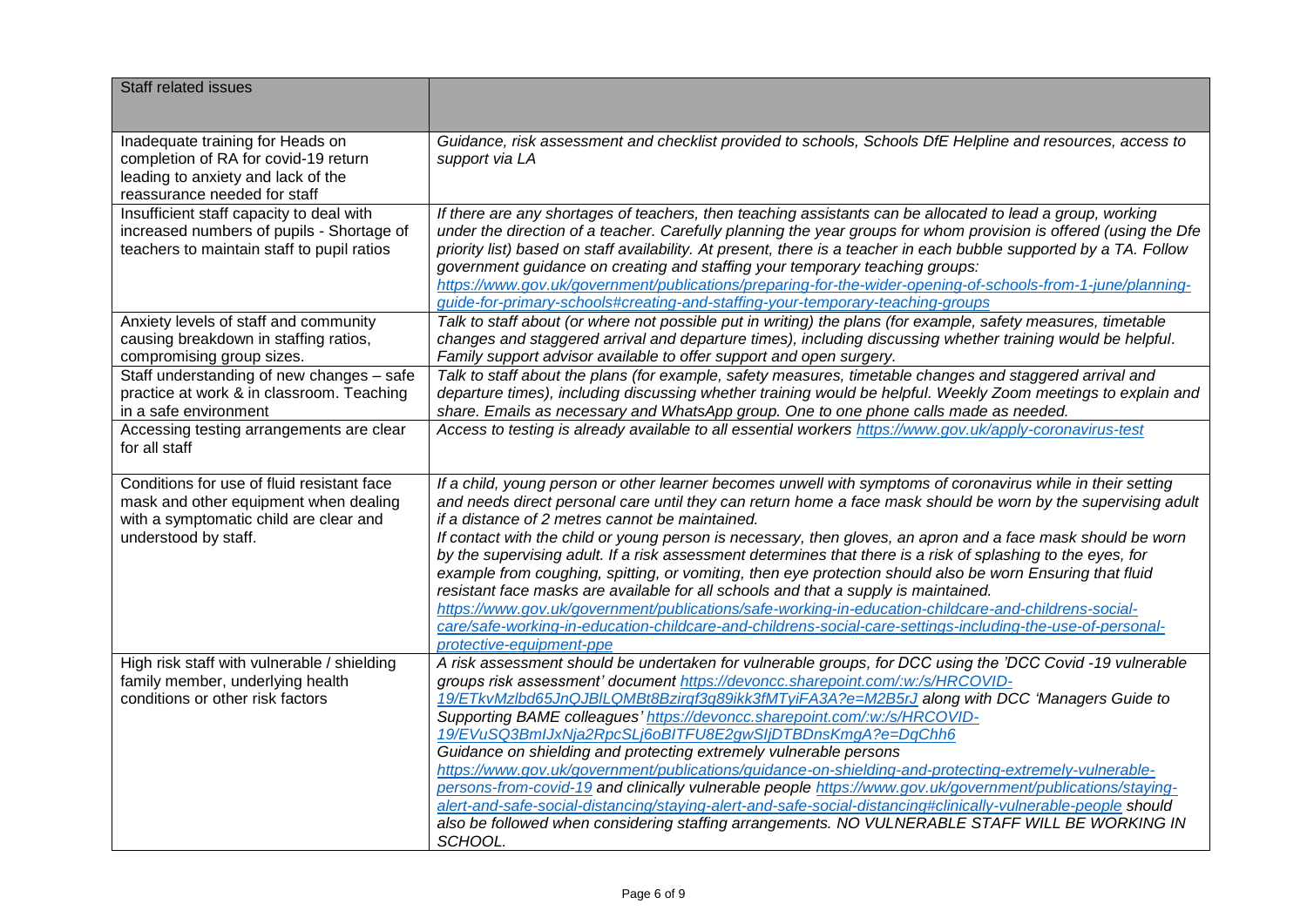| Staff use of PPE                       | Pupils whose care routinely already involves the use of PPE due to their intimate care needs will continue to<br>receive their care in the same way. Follow guidance |  |
|----------------------------------------|----------------------------------------------------------------------------------------------------------------------------------------------------------------------|--|
|                                        | https://www.gov.uk/government/publications/safe-working-in-education-childcare-and-childrens-social-                                                                 |  |
|                                        | care/safe-working-in-education-childcare-and-childrens-social-care-settings-including-the-use-of-personal-                                                           |  |
|                                        | protective-equipment-ppe                                                                                                                                             |  |
| Use of PPE                             | Adequate training / briefing on use and safe disposal                                                                                                                |  |
| Lack of understanding                  | Follow guidance on putting on and taking off standard PPE https://www.gov.uk/government/publications/covid-                                                          |  |
|                                        | 19-personal-protective-equipment-use-for-non-aerosol-generating-procedures and above guidance on use in<br>education settings.                                       |  |
| Dealing with suspected and confirmed   | Follow government guidance on what happens if someone becomes ill and what happens if there is a                                                                     |  |
| cases / cases                          | confirmed case of coronavirus in a setting https://www.gov.uk/government/publications/coronavirus-covid-19-                                                          |  |
|                                        | implementing-protective-measures-in-education-and-childcare-settings/coronavirus-covid-19-implementing-                                                              |  |
|                                        | protective-measures-in-education-and-childcare-settings#when-open                                                                                                    |  |
|                                        | Ensure accurate records of staff and pupils are maintained to enable public health contact tracking and test                                                         |  |
|                                        | regimes.                                                                                                                                                             |  |
|                                        | Sleep room to be used to hold the child until collected. Separate entrance for collection, ventilation from open                                                     |  |
|                                        | window, staff can maintain SD whilst supervising pupil safely.                                                                                                       |  |
| Pupil related issues                   |                                                                                                                                                                      |  |
|                                        |                                                                                                                                                                      |  |
| Vulnerable groups who are clinically,  | Parents should follow medical advice if their child is in this category:                                                                                             |  |
| extremely vulnerable.                  | https://www.gov.uk/government/publications/guidance-on-shielding-and-protecting-extremely-vulnerable-                                                                |  |
|                                        | persons-from-covid-19/covid-19-guidance-on-protecting-people-most-likely-to-get-unwell-from-coronavirus-                                                             |  |
|                                        | shielding-young-peoples-version or if someone within their household is in this category                                                                             |  |
|                                        | https://www.gov.uk/government/publications/guidance-on-shielding-and-protecting-extremely-vulnerable-                                                                |  |
|                                        | persons-from-covid-19                                                                                                                                                |  |
| Children with EHCP                     | Complete risk assessment before attendance                                                                                                                           |  |
|                                        |                                                                                                                                                                      |  |
|                                        |                                                                                                                                                                      |  |
| Pupils unable to follow guidance       | Ensure that the same teacher(s) and other staff are assigned to each group. some children will need additional                                                       |  |
|                                        | support to follow these measures                                                                                                                                     |  |
|                                        |                                                                                                                                                                      |  |
| Specific issues for EY stage children  | Further EYFS stage guidance to be issued                                                                                                                             |  |
| understanding social distancing        |                                                                                                                                                                      |  |
| Member of a class becoming unwell with | If a child is awaiting collection, they will be moved to a room where they can be isolated behind a closed door,                                                     |  |
| COVID19                                | depending on the age of the child and with appropriate adult supervision if required. Ideally, a window should                                                       |  |
|                                        | be opened for ventilation. If it is not possible to isolate them, move them to an area which is at least 2 metres                                                    |  |
|                                        | away from other people. Allocate a suitable room for this purpose and communicate intentions to staff. Ensure                                                        |  |
|                                        | suitable PPE (including fluid resistant face mask) is available at this location. Sleep room as above.                                                               |  |
| Transport                              |                                                                                                                                                                      |  |
|                                        |                                                                                                                                                                      |  |
|                                        |                                                                                                                                                                      |  |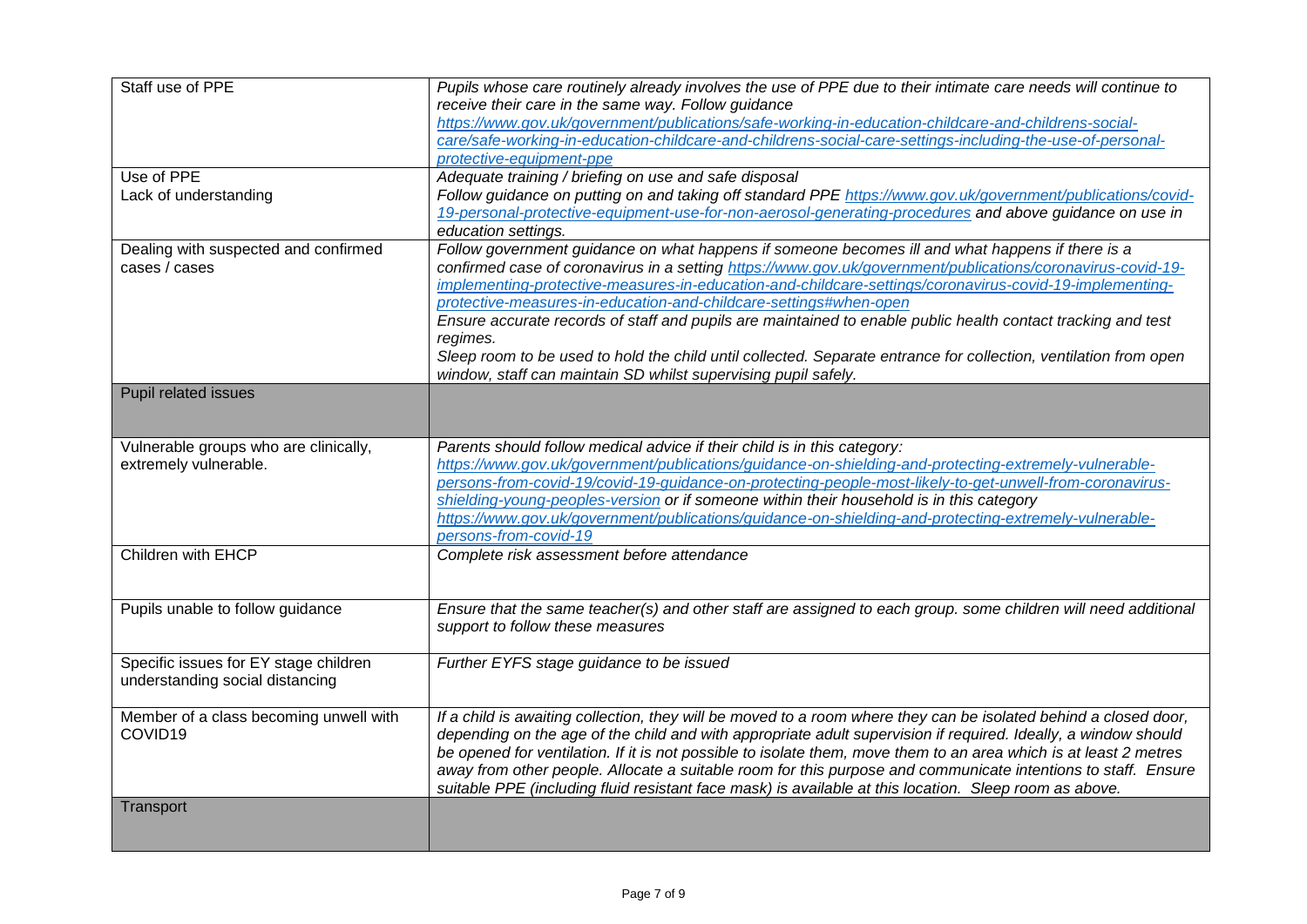| Travel to school and provision of safe<br>school transport:                                                                                      | Consider school transport arrangements and where possible encourage parents and children and young<br>people to walk or cycle to school where possible. Liaise with School Transport Team where further consider<br>needs to be given to taxi and escort services. NA no pupils who are attending use school transport.                            |
|--------------------------------------------------------------------------------------------------------------------------------------------------|----------------------------------------------------------------------------------------------------------------------------------------------------------------------------------------------------------------------------------------------------------------------------------------------------------------------------------------------------|
| School Transport arrangements support<br>changes to school times                                                                                 | Liaising with the School Transport Team before change are made. Follow government guidance<br>https://www.gov.uk/guidance/working-safely-during-coronavirus-covid-19/vehicles NA                                                                                                                                                                   |
| Provision of food                                                                                                                                |                                                                                                                                                                                                                                                                                                                                                    |
| Kitchen facilities comply with latest Covid19<br>guidance to reduce risk of<br>infection/contamination                                           | Follow usual food safety and hygiene procedures and Government guidance for catering establishments<br>https://www.gov.uk/guidance/working-safely-during-coronavirus-covid-19/restaurants-offering-takeaway-or-<br>delivery. Ensure Health & Safety policies are followed. Several staff on site have completed their food hygiene<br>certificate. |
| Food that is able to be prepared on<br>premises is compliant with Covid - 19<br>health and hygiene guidance                                      | As above. Packed lunches and snacks to be provided and follow guidance provided by the school.                                                                                                                                                                                                                                                     |
| Catering staff are operating in a safe<br>environment                                                                                            | Catering staff to follow government guidance https://www.gov.uk/guidance/working-safely-during-coronavirus-<br>covid-19/restaurants-offering-takeaway-or-delivery NA school kitchen will not be open.                                                                                                                                              |
| Communications with parents and others                                                                                                           |                                                                                                                                                                                                                                                                                                                                                    |
| Parents, contractors and other staff<br>entering or working in the building - school<br>complying with external requirements for<br>staff safety | Tell parents, carers or any visitors, such as suppliers, not to enter the education or childcare setting if they are<br>displaying any symptoms of coronavirus. Inform all visitors, suppliers, and contractors that only pre-arranged<br>calls will be allowed on site. Publish a site telephone number in case of immediate access required.     |
| Suppliers understanding and complying<br>with new arrangements                                                                                   | Discuss new arrangements with suppliers and deliveries to be arranged for quiet times or outside school hours                                                                                                                                                                                                                                      |
| Communications to parents and staff                                                                                                              | Regular communications. Dojo and text. Phone calls as needed.                                                                                                                                                                                                                                                                                      |
| Parent aggression<br>due to anxiety and stress.                                                                                                  | Tell parents their allocated drop off and collection times and the process for doing so, including protocols for<br>minimising adult to adult contact (for example, which entrance to use) to reduce anxiety. Photos to be taken<br>and shared on Class Dojo to prepare families for return and clarify procedures.                                |